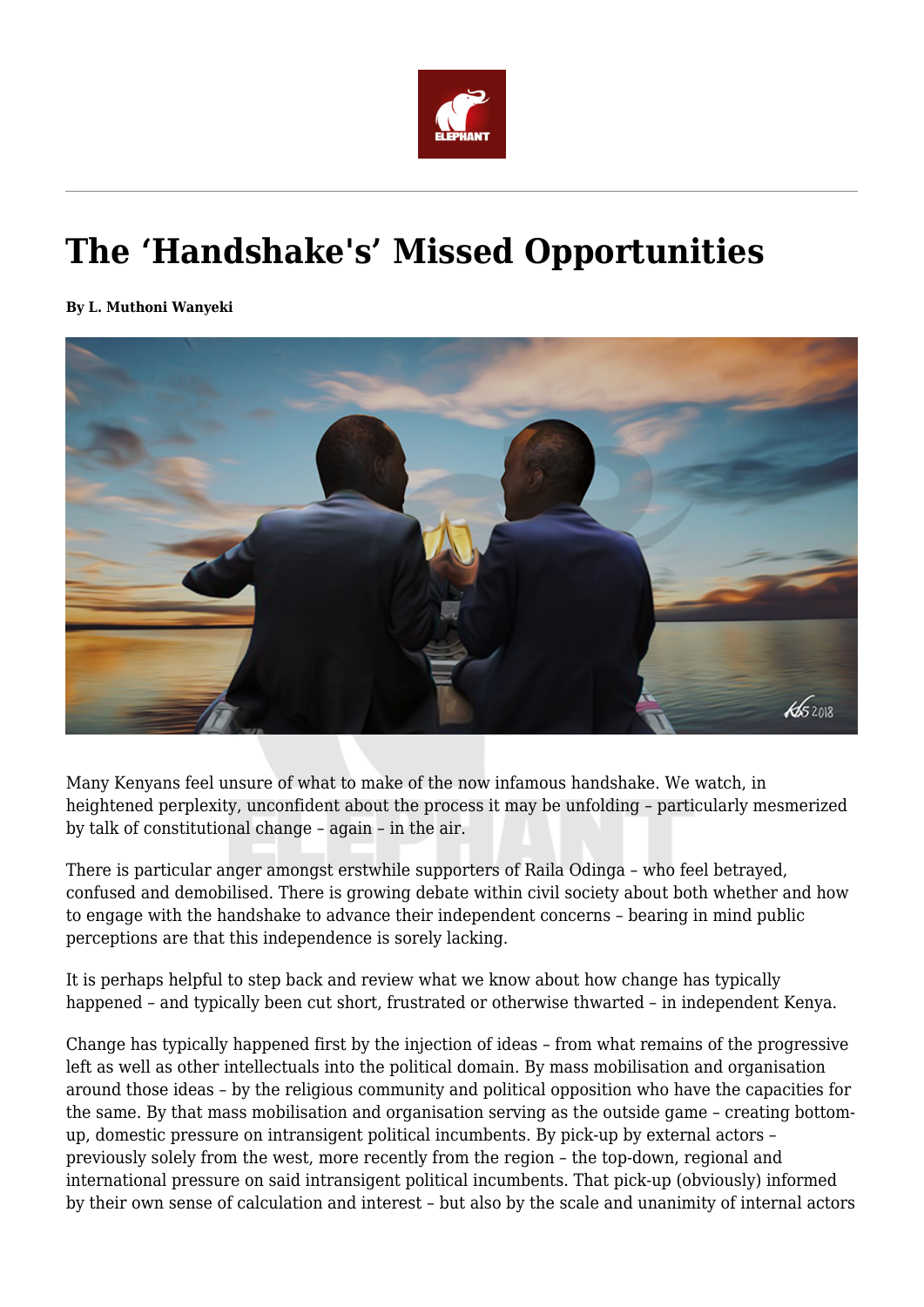creating the domestic pressure.

On the other hand change in Kenya has typically been thwarted using a now traditional template Kenya's political actors are extremely astute at two things: Knowing when to pull back from the brink; and knowing how to concede without conceding. Plus, of course, there have always been a few people amongst political incumbents with whom an inside game can also be played – who, when the time is ripe, point to the need to pull back from the brink and how to concede without conceding.

Thus change is cut short, frustrated and otherwise thwarted by sudden 180-degree shifts by formerly intransigent political incumbents – again and again and again. When the combined bottomup and top-down pressures create too much of a squeeze, political incumbents suddenly discover the language of conciliation and grace – thus undercutting the mass mobilising and organising of the religious community. They suddenly re-discover deal-making and negotiating – thus putting the last nail in the coffin of mass mobilising and organising by the political opposition. Consequently, external actors breathe a sigh of relief, pat themselves on the back for saving Kenya from itself – and remove the top-down, regional and international pressure. All that's left standing – orphaned, perplexed and unable to benefit from what they themselves set into motion – are those who generated the ideas in the first place. As they watch the compromises emerging from the dealmaking and negotiations contort those ideas beyond all recognition. Purportedly in the interest of accommodating power while seeming to constrain it.

Kenya's political actors are extremely astute at two things. Knowing when to pull back from the brink. And knowing how to concede without conceding… Thus change is cut short, frustrated and otherwise thwarted by sudden 180-degree shifts by formerly intransigent political incumbents – again and again and again.

This is the Kenyan template. Political accommodation and institutional, structural tinkering around the edges – otherwise known as '*reform*' – with zero personal accountability, criminal or otherwise. Also, with zero changes to the economic exclusion and grievances, about which most Kenyans are actually, at heart, concerned. True, some heads are ceremonially sacrificed – but only to sit out the process of ineffective investigations and prosecutions grinding to a definitive halt, upon which they can re-emerge. Laundered and sparkly clean to re-enter the next confrontation leading only to continuity.

We know this. We despair, we are continually disappointed, we throw our toys out of the pram - and yet we go back for more. Again and again and again. What should knowing this tell us about this most recent iteration of the political game?

What's in place that needs to be in place for change to happen, one asks. We don't seem to have the ideas – re-opening constitutional negotiations to supposedly insert proportionality into the electoral system and move to a prime ministerial system seems the height of insanity given the authoritarian proclivity of all law-making over the last five years. Not to mention the sheer lack of numbers to ensure that deal-making and negotiations will get us a better compromise than that in our current Constitution.

We know this. We despair, we are continually disappointed, we throw our toys out of the pram – and yet we go back for more. Again and again and again

We don't have an outside game. Because we don't have the mass mobilising and organising